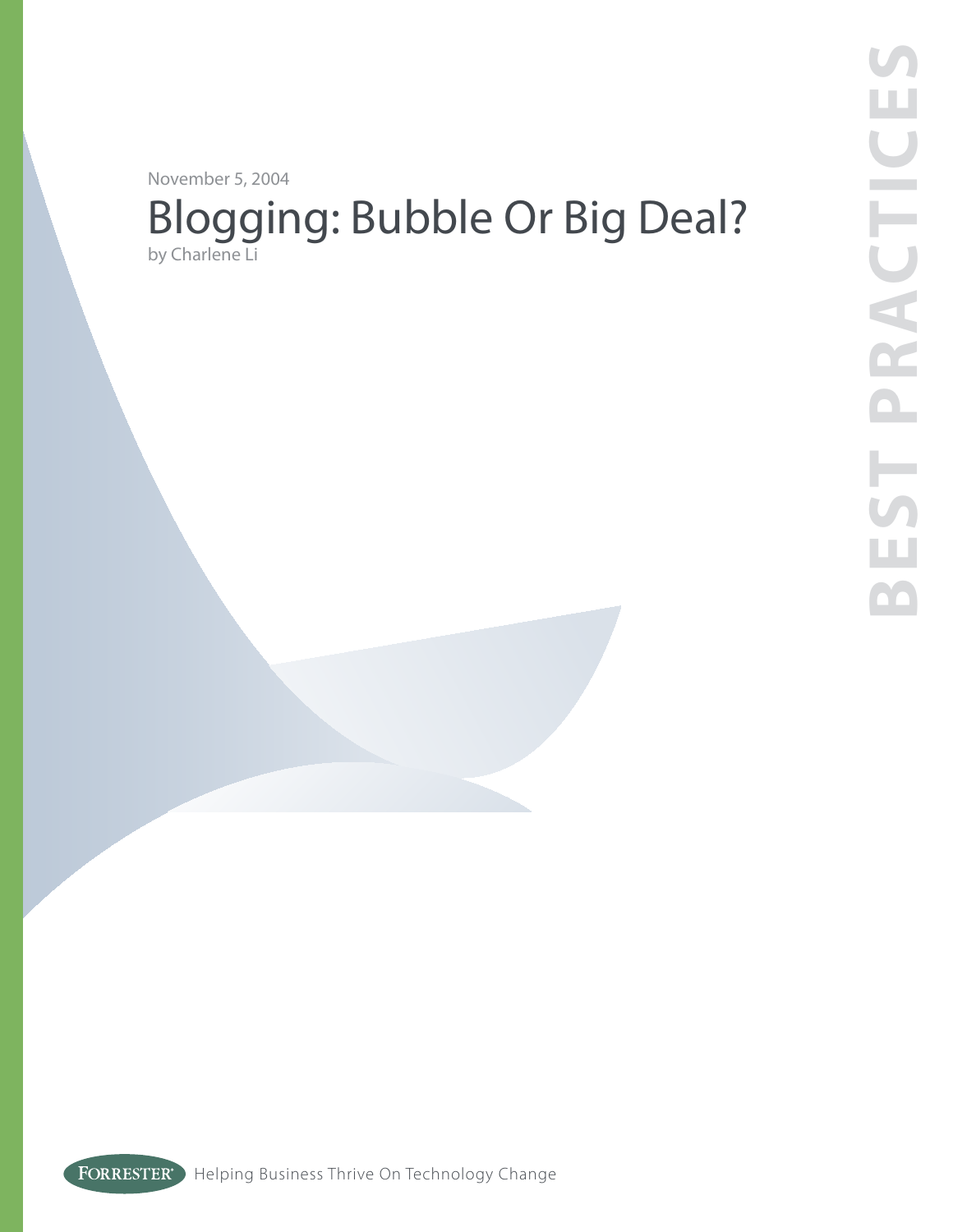# **BEST PRACTICES**

Client Choice topic and includes Consumer Technographics® data



# November 5, 2004 Blogging: Bubble Or Big Deal? When And How Businesses Should Use Blogs

**by Charlene Li** with Josh Bernoff and Tenley McHarg

# EXECUTIVE SUMMARY

Although Weblogs (blogs) are currently used by only a small number of online consumers, they've garnered a great deal of corporate attention because their readers and writers are highly influential. Forrester believes that blogging will grow in importance, and at a minimum, companies should monitor blogs to learn what is being said about their products and services. Companies that plan to create their own public blogs should already feel comfortable having a close, two-way relationship with users. In this document we recommend best practices, including a blogging code of ethics, and metrics that will show the impact of blogs on business goals.

## TABLE OF CONTENTS

- **Introduction To Weblogs** 2
- **Corporate Use Of Blogs Should Vary Based On**  5 **Business Goals**
- **Best Practices For Creating Public Blogs**  8

#### RECOMMENDATIONS

**Start Slow But Start Now With Blogs** 12

#### WHAT IT MEANS

- **Blogs Will Evolve Just As Web Sites Have** 12
- **14 Supplemental Material**

## NOTES & RESOURCES

Forrester interviewed vendor and user companies including Disney, Intelliseek, Microsoft, Pheedo, and Six Apart.

#### **Related Research Documents**

"DNC Bloggers Missed An Opportunity" August 4, 2004, Quick Take

"Marketers: Wake Up To Emotive Network Users" June 24, 2004, Trends

"Blogging: Not Even Close To Mainstream" August 20, 2003, Brief

"Emotive Networks Connect Consumers" September 24, 2002, Report



© 2004, Forrester Research, Inc. All rights reserved. Forrester, Forrester Oval Program, Forrester Wave, WholeView 2, Technographics, and TechRankings are trademarks of Forrester Research, Inc. All other trademarks are the property of their respective companies. Forrester clients may make one attributed copy or slide of each figure contained herein. Additional reproduction is strictly prohibited. For additional reproduction rights and usage information, go to www.forrester.com. Information is based on best available resources. Opinions reflect judgment at the time and are subject to change. To purchase reprints of this document, please email resourcecenter@forrester.com.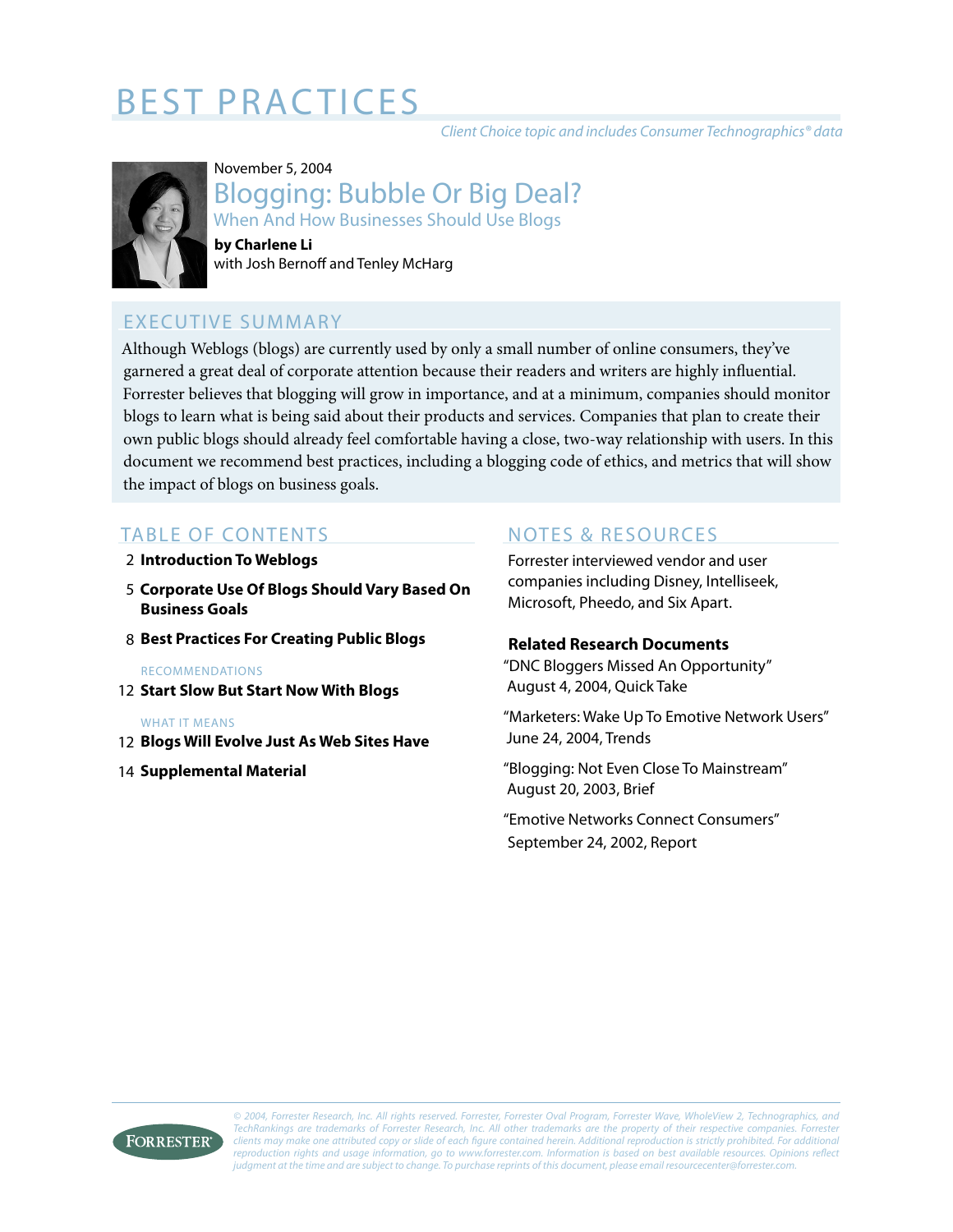#### **RESEARCH CATALYST**

Clients selected this topic for Client Choice research.

#### **INTRODUCTION TO WEBLOGS**

Although Weblogs (also known as blogs) have been around for several years, they entered the common mainstream this summer during the political conventions.<sup>1</sup> Our clients have a variety of reactions to blogs — from curious to afraid. In this document we'll explain what blogs are, who uses them, and whether your company should have one.

#### **Weblogs 101**

Blogs are a simple way for people to create a journal of their thoughts or ideas in a format in which any Web user can see them. Although many consumers use blogs as diaries, companies also use them to provide internal teams with frequent project updates, or to deliver product support information to customers. In contrast with ordinary Web tools that aren't designed for frequent updates, blogs make it easy to create new material on a daily or hourly basis. Blog tools can:

- **· Add content chronologically.** The main components of a blog are posts, bits of commentary that are arranged chronologically, with the most recent at the top **(**see Figure 1). Most blogging services and software like Blogger and Movable Type employ easy-to-use Web-based forms. But bloggers — those who create blogs — can also submit posts via email and can even post photos from their camera phones.<sup>2</sup>
- **· Manage links to and from other sites.** Blogs often contain links that reference other blogs, Web sites, and files — which is why news spreads so quickly across blogs. Many services also offer "trackback," a feature that shows when other sites link to a specific post. The benefit: Frequent linking in and out of posts means that the posts can be found more readily and can be ranked more highly by search engines like Google.
- **· Syndicate and distribute the content.** Most blogs come feed-enabled, which makes it easy to distribute blog postings in RSS, a simple content syndication mechanism.<sup>3</sup> As a result, blog readers don't need to make a special trip to a Web site to read the blog instead, they can scan headlines that are pushed to feed aggregators like NewsGator, Bloglines, or My Yahoo!.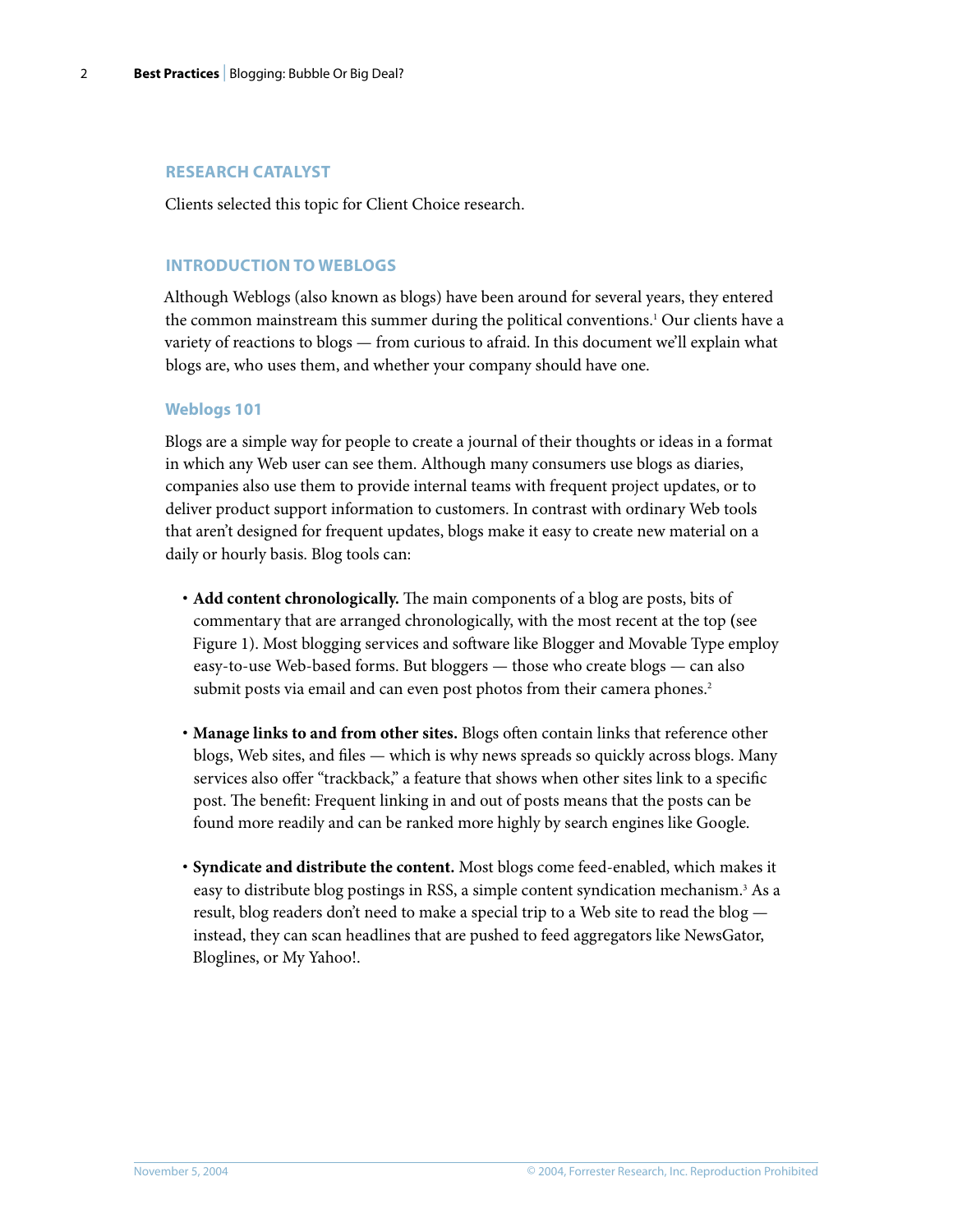

Source: Forrester Research, Inc.

#### **Blogging Activity Remains Low — But Reaches Influential, Young Users**

Blog use has grown significantly in the past year — online consumers who regularly read blogs increased from 2% in 2003 to 5% in 2004.<sup>4</sup> Even today, half of all online consumers have never heard of blogging (see Figure 2-1). But despite the low usage, Forrester believes that consumers who use blogs will become an attractive target group for marketers because: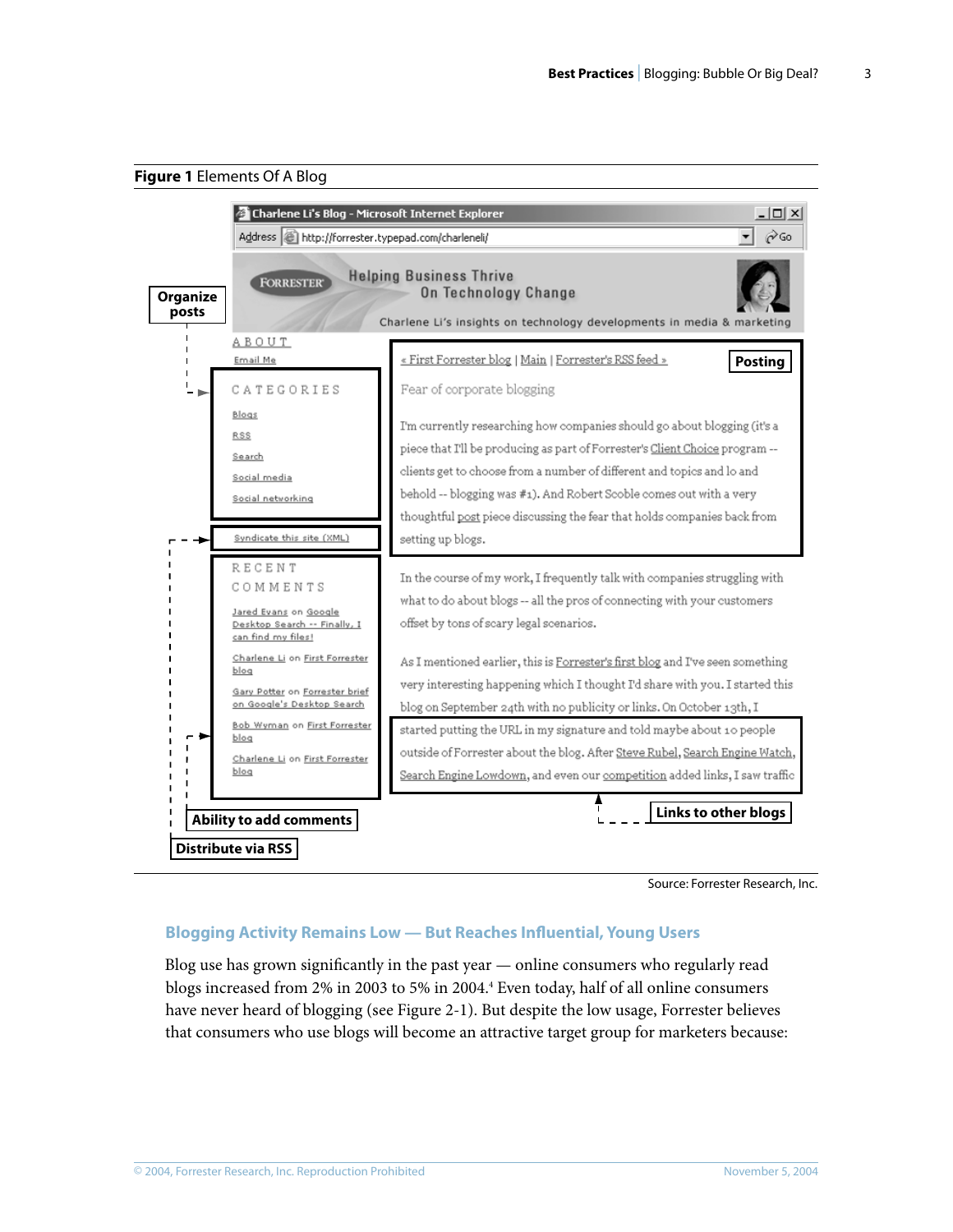- **· Young adults read blogs three times more frequently than older adults.** Not only are young adults more likely to read blogs, but they are also nine times as likely to have their own personal blog. Young adults between the ages of 18 and 24 make up 25% of all adult bloggers but only 9% of the general adult online population. As they age, these young adults will bring their blogging habits with them into the mainstream.
- **· Blog user demographics make them an attractive target.** Blog users online consumers who read and/or write blogs — are more likely to be male, affluent, and broadband-connected (see Figure 2-2). And blog users have these attractive demographics despite being significantly younger than non-bloggers.
- **· Blog users consider themselves to be opinion leaders.** Compared with all online consumers, blog users are much more likely to view themselves as leaders (see Figure 2-3). Interestingly, consumers who write personal blogs are not more likely than regular blog readers to believe this.



Base: US online consumers

Source: Forrester's Consumer Technographics® August 2004 North American Devices, Media, And Marketing Online Study

Source: Forrester Research, Inc.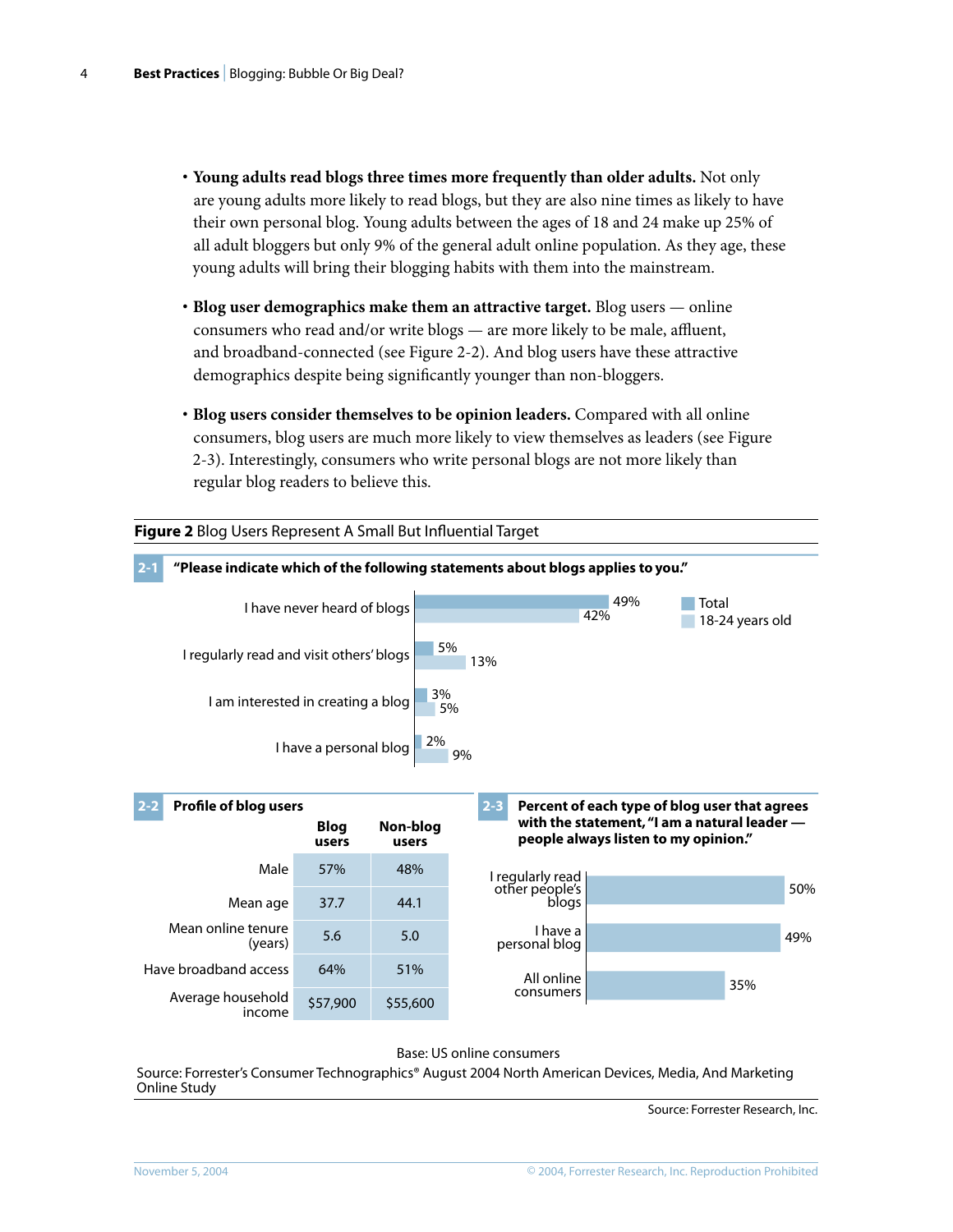#### **CORPORATE USE OF BLOGS SHOULD VARY BASED ON BUSINESS GOALS**

Blogs are starting to become a business phenomenon as well, with company-sanctioned blogs being written by executives, venture capitalists, and product managers.<sup>5</sup> Forrester recommends that companies develop blogging plans in four strategic areas: 1) monitoring blogs; 2) letting employees blog on their own; 3) supporting internal blogs; and 4) creating external, public blogs. Not all companies should pursue all four strategies — what follows below are not only best practices in each area but are also a guide on when companies should use each strategy.

#### **Monitor Blogs For Impact On The Brand**

One key difference between blogs and other types of consumer-generated media — such as discussion boards and forums — is the interconnected nature of blogs. As a result, blogs often reference each other — and both good and bad news travel quickly in the "blogosphere."6 All companies should monitor what's said on blogs with these steps:

- **· Find and track mentions automatically with RSS feeds.** At a minimum, companies should track what is being said about them on blogs. Using blog search engines like Bloglines, Feedster, and PubSub, companies can find blogs that discuss topics of interest.7 These search engines also allow you to set up custom feeds to monitor every blog posting that contains a keyword like your company's brand — and will deliver those postings through a feed to your desktop.
- **· Monitor blogs with agency services if you can afford it.** Ideally, blogs should be monitored alongside traditional media like press articles. Intelliseek's BlogPulse service tracks not only the frequency and tenor of blog postings, but also their total impact against traditional media. The company's BrandPulse then integrates blog mentions with other types of consumer-generated media like discussion groups. This type of service is ideal for companies that already monitor brand impact.
- **· Comment on others' blogs.** Rather than just lurk as readers, companies can make their first forays into blogs by providing comments to posts on others' blogs. For example, if a concern is aired about your product, respond to the post with a suggestion on how to solve the problem.<sup>8</sup> Assign someone you trust, such as a product manager or someone from corporate affairs, to handle this first entrée into blogs. Companies should provide training and clear guidelines on what can and should be said on the external blogs, and should start with just a few comments to gauge reaction.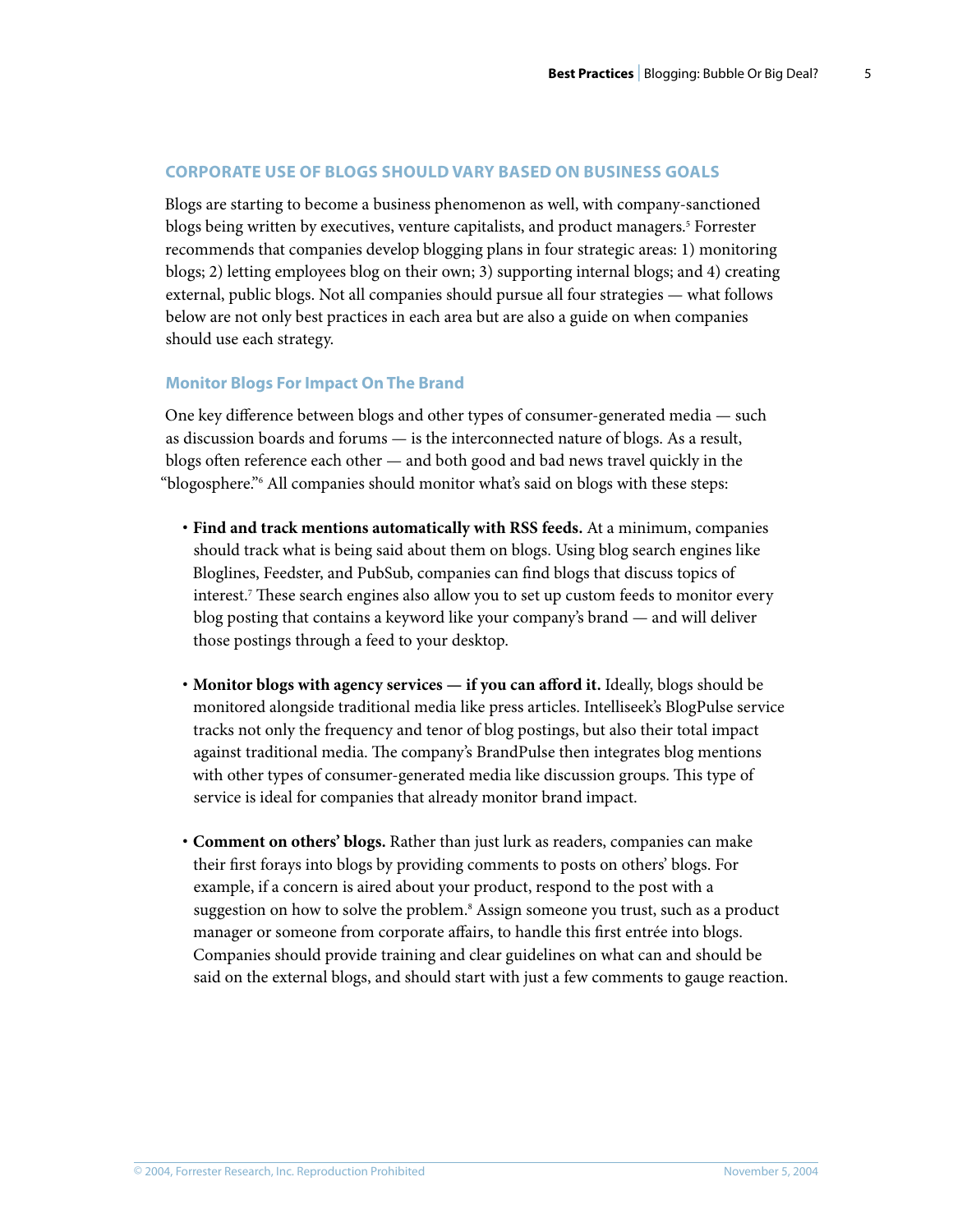#### **Allow Employees' Personal Blogs, But Provide Formal Guidelines**

It's inevitable — your employees will blog, with or without your permission. Although you could clamp down and forbid personal blogs outright, you probably can't stop them employees will likely start and post the same comments in an anonymous blog. We recommend that, rather than prohibit blogging, companies provide personal blogging guidelines for employees, similar to policies that outline the proper use of corporate email, with disciplinary action or dismissal as the ultimate sanction (see Figure 3). In writing a corporate blogging policy, companies should include two crucial elements:

- **· Establish which rules are inviolable.** Respecting existing confidentiality agreements and company secrets is a no-brainer — and not doing so should clearly be grounds for firing. Sun Microsystem's blogging policy states simply, "Don't tell secrets," and asks employees to use common sense — and to check with managers when they are unsure.<sup>9</sup>
- **· Set expectations on when the company will intervene.** There are certain times when the company may feel that it needs to reinforce what can and cannot be discussed in personal blogs — for example, during quiet periods before an IPO or earnings announcements. The company may also limit an employee's blogging activity during work hours, either for legal or productivity reasons. Groove Networks has a clause in its blogging policy that notifies employees that the company may "request" that certain topics not be discussed for compliance reasons — this gives Groove plenty of leeway to get involved if necessary.10 When possible, managers should review personal blogs and point out instances where employees are skirting the line.

#### **Use Internal Blogs To Support Collaboration And Communication**

A natural place for companies to start supporting blogs is within the enterprise, especially if information must be shared among employees working in different locations or during different shifts. Departments that have information-intensive projects — such as IT or product development — are also ideal candidates for internal blog use. Blogs provide institutional, searchable knowledge management with the added benefit that everyone can easily participate. Internal blogs should be used to:

**· Capture information for sharing.** The operations and engineering team at the Disney ABC Cable Networks Group used blogs to log help desk inquiries during its roundthe-clock shifts, replacing an email-based system. Not only did shifts know that a bug had been resolved, but they were also able to search the blogs to see if a solution had been used before. Moreover, Disney installed a feed reader — NewsGator — that was integrated into Outlook so that the information could be pushed to people, rather than requiring them to come to a site to read the updates.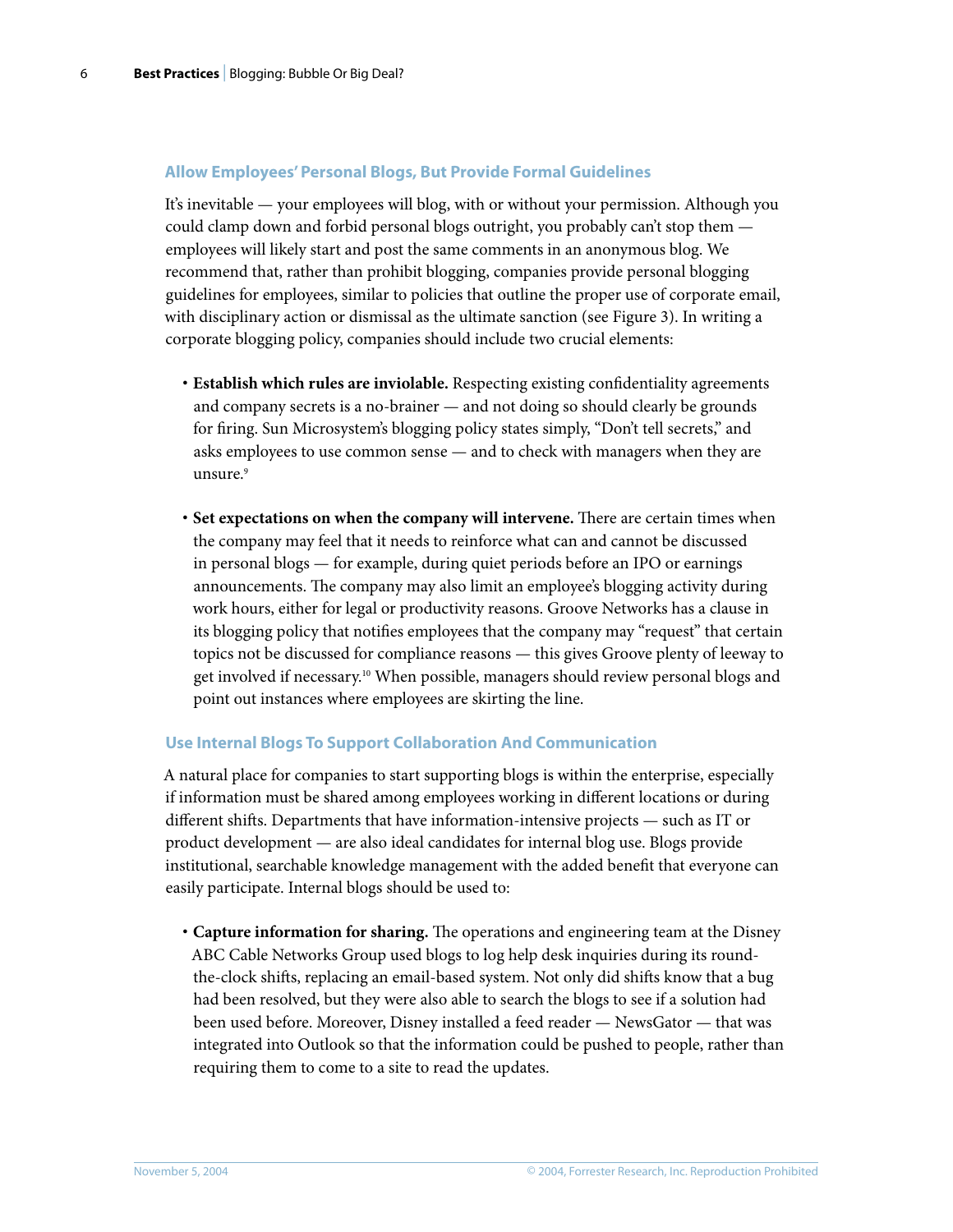



Source: Forrester Research, Inc.

The result: Not only did email flow die down, but less energy went into political fingerpointing because transparent blogs meant that there was no way to hide mistakes.

**· Facilitate collaboration.** Individual team members can be given a blog on which they can give progress updates. That way, rather than having to constantly check to see where colleagues are, team members can simply check their blogs. IT departments have often used a related technology called "wikis," which allow users to modify a Webbased document — revisions can be tracked, as well. Tickle, a media company that provides assessment tests, recently underwent a search engine optimization process and the manager used wikis to update four different departments on specific keyword strategies and site changes. Used together, blogs and wikis can become a powerful, easyto-use combination. $11$ 

#### **Connect With Customers Through Public Blogs**

The biggest reason why most companies shy away from having an external, public blog is the fear of legal repercussions — the nightmare scenario is a lawsuit arising out of poor advice gleaned from a blog. But Forrester believes that public blogs are already beneficial in establishing a connection with customers — and in the next five years, they will become a key component of corporate communication strategies. Here's why: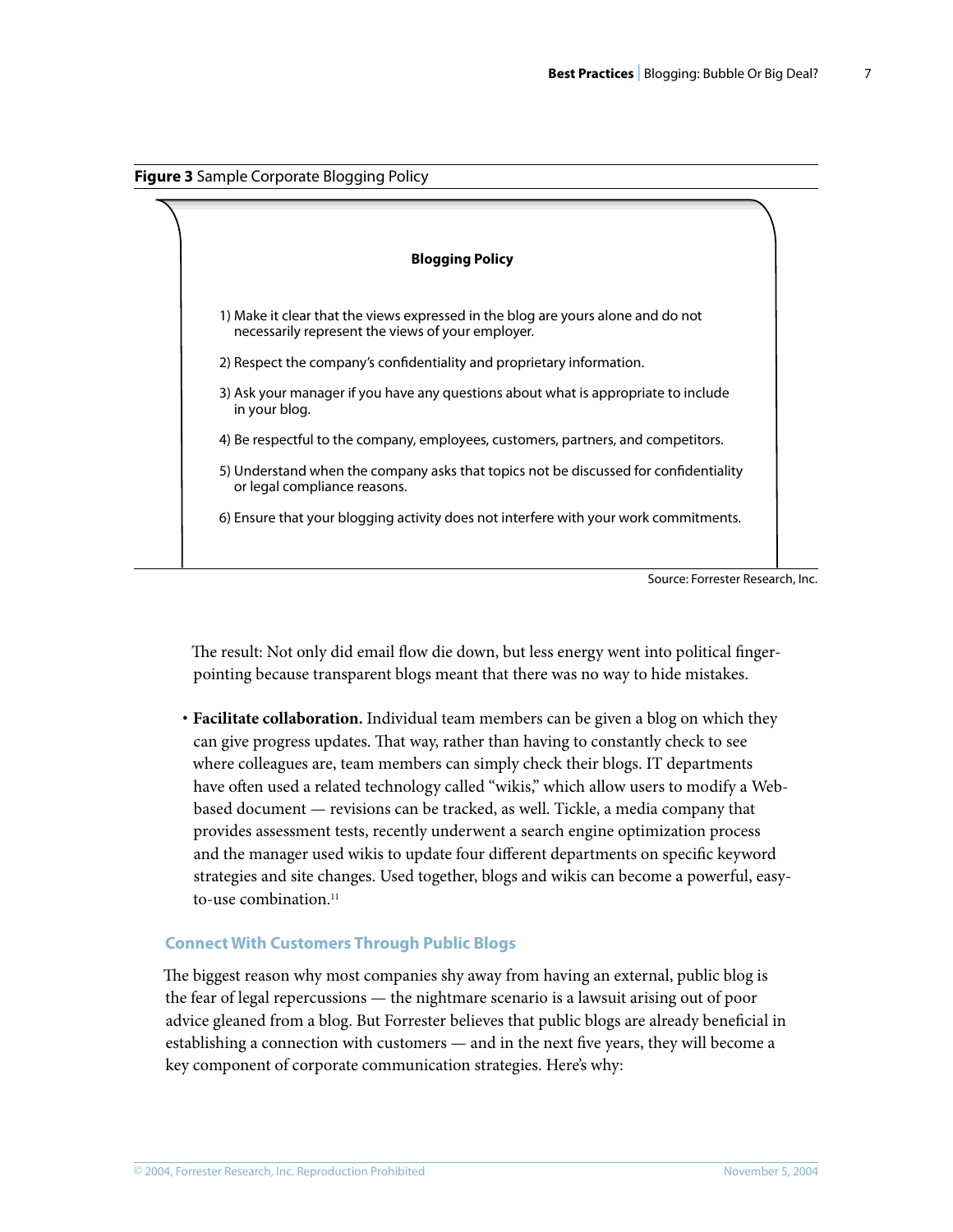- **· Consumers expect personal connections.** Thanks to technologies like email, instant messaging, and now blogs, consumers form what Forrester calls "Emotive Networks," where they engage in mutual communication and support.<sup>12</sup> These consumers have conversations about the companies they work for or do business with. Companies that want to join these conversations will be more successful if they can connect at an emotional, personal level.13 Jonathan Schwartz, president of Sun Microsystems, maintains a blog where he shares his thoughts about the business with more than 100,000 visitors each month.<sup>14</sup>
- **· Companies that present a human face have an advantage.** The thought of having a public company blog instills fear in traditional command-and-control corporate cultures. But giving customers a view of the inner workings of a company has its tangible rewards. Consider the Microsoft Developer Network's Channel 9 blog, which shows video clips of Microsoft engineers talking about their current projects and invites developers to add their comments.15 Microsoft had always considered itself to be open to developers but wasn't perceived as such because access was so limited. Channel 9 not only gives Microsoft a way to be more responsive, but it has also helped revamp the corporate image over the past year.<sup>16</sup>
- **· Search engines will favor blog postings.** Search engines naturally push blog postings to the top of search results because the blogs are 1) heavily linked to one another, and 2) made up of individual posts that can each be indexed as separate files by search engines. The result: Companies have already started strategically using blogs for search placement. For example, executives at Pheedo actively posted and promoted their blog on RSS advertising and as a result, the blog appeared at the top of Google search results for the keywords "RSS advertising."

#### **BEST PRACTICES FOR CREATING PUBLIC BLOGS**

Blogs aren't for everybody. But unlike other ideas that got puffed up during the Internet bubble, they can be a big deal — in terms of improving communication with your customers. Should you do one? Here's a simple test:

**· Does your company routinely have conversations with customers?** Most companies believe that they need to "message to" their customers — as opposed to having a conversation with them. Blogs can be a natural, easy extension of an existing relationship — or a forced march into openness that will come across as insincere. Monster gave its team of career advisors, who usually write career how-to articles, an external team blog where they discuss everything from Monster's paid time-off policies to how the pennant-winning Red Sox affected workplace productivity.17 The blog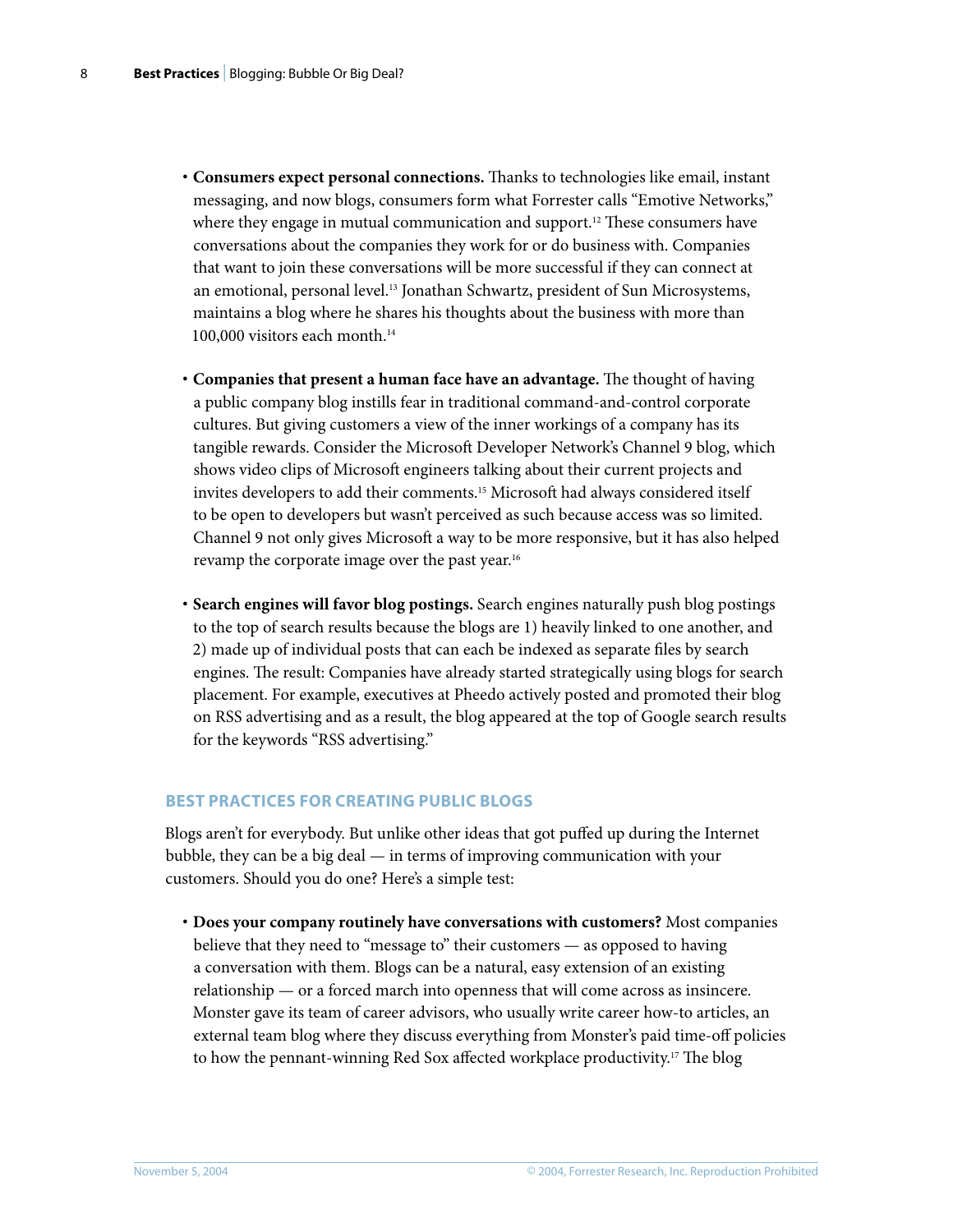has relevance because its authors, who are already writers, regularly field and answer Monster user questions.

- **· How much control does your company need to exert over communications?** In some companies, legal or regulatory requirements mean that nothing ever gets released to the public without extensive legal review. Blogs can't create customer dialog if the company isn't comfortable having those conversations in the first place. There may be some areas, such as product development or recruitment, that may be better starting places for external blogs. But if your company must currently clear any communication with customers through a maze of legal and marketing reviews, then public blogs may be a long way off.
- **· Does your company have something important and unique to share?** A company could simply repurpose press releases on its blog — and nobody would ever read them. Instead, consider what information you could provide that would connect with customers, such as sharing ideas for new product design and asking for feedback or addressing a customer question in a different way. Stonyfield Farm has blogs that focus on women's issues and the environment — two causes that the company supports and that it believes differentiates its product from other yogurts on the grocery shelf.
- **· Is your company ready to listen and act?** Having a blog also means that you're willing to listen — especially if you allow readers to post comments. Even if you don't enable comments from visitors, acknowledging customer ideas and concerns demonstrates that you are listening and are taking action. Clip-n-Seal makes a device that can quickly close plastic bags, and routinely posts on its site "unexpected uses," such as protecting diving knives from rusting in salty water.<sup>18</sup>

#### **If Blogging Is Right For You, Here's How To Do It**

If you decide that having a public blog serves the interests of your company, keep the following best practices in mind:

**· Determine the role of blogs in your communications ecosystem.** Many companies make the mistake of thinking of their blogs as a unique entity, instead of a part of a complex ecosystem that customers, employees, and executives use to communicate with each other. For example, although discussion boards give customers a place to discuss upcoming product improvements, a blog by definition has an author who takes responsibility for owning the conversation. Companies should look at their existing arsenals of communication tools and determine how blogs can fit in.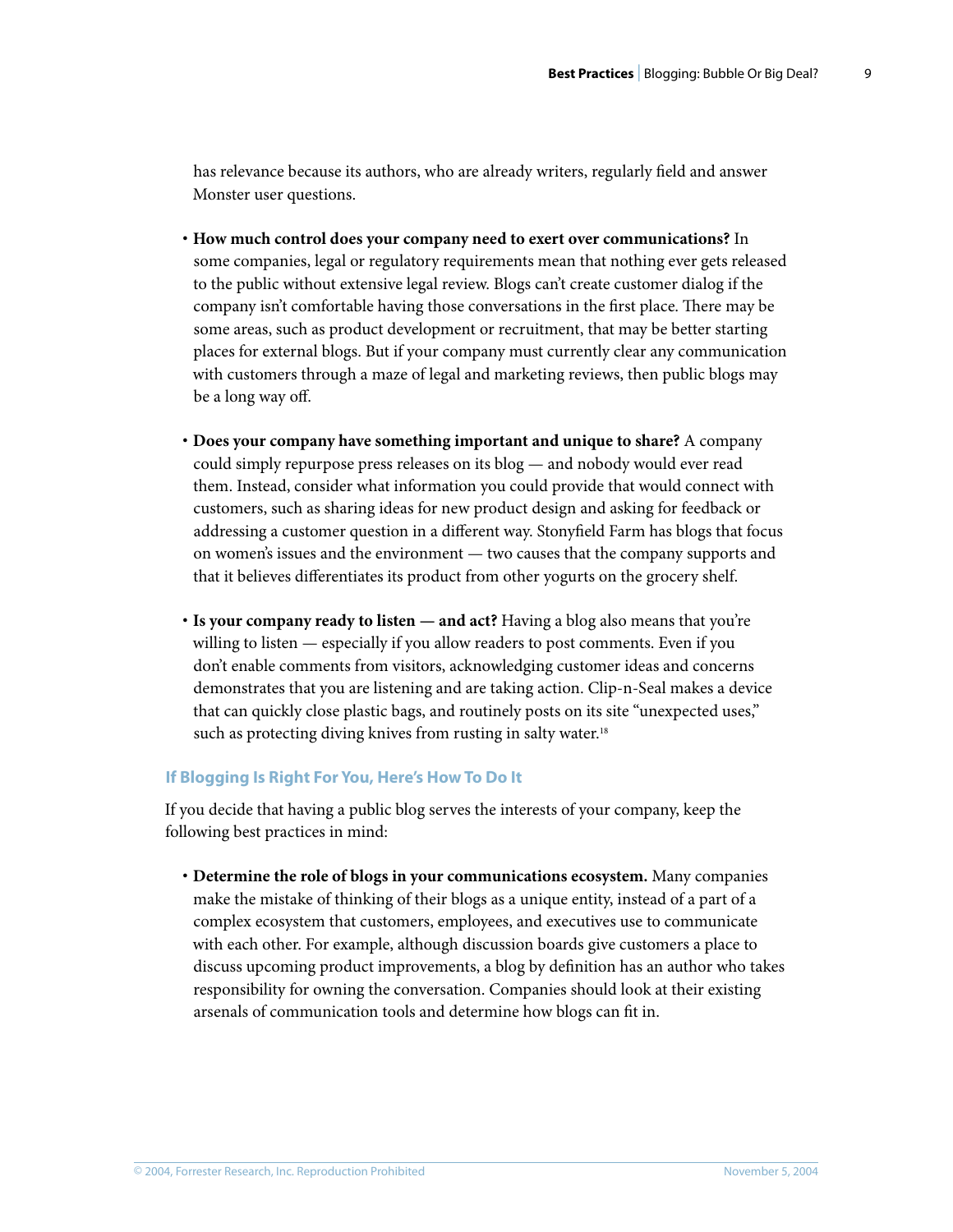**· Be transparent and build trust with your readers.** A common way of thinking about blogs is that they should be like reading letters from someone; readers will come to understand the author's interests and values. To that end, the voice and tenor of the blog should reflect the writer's personality, not the interests of the company. A good first step is to establish a code of ethics for your company blogs that is similar to those used by professional journalists (see Figure 4).<sup>19</sup> In addition, beware of using posts prepared by the PR team. To build trust, blogs need to be written with an authentic voice. Dr. Pepper/Seven Up shot itself in the foot when its blogs promoting its Raging Cow drink were exposed as fakes.<sup>20</sup>

#### **Figure 4** A Blogger's Code Of Ethics

| <b>Code of Ethics</b>                                                                                                                        |  |  |
|----------------------------------------------------------------------------------------------------------------------------------------------|--|--|
| 1) I will tell the truth.                                                                                                                    |  |  |
| 2) I will write deliberately and with accuracy.                                                                                              |  |  |
| 3) I will acknowledge and correct mistakes promptly.                                                                                         |  |  |
| 4) I will preserve the original post, using notations to show where I have made changes<br>so as to maintain the integrity of my publishing. |  |  |
| 5) I will never delete a post.                                                                                                               |  |  |
| 6) I will not delete comments unless they are spam or off-topic.                                                                             |  |  |
| 7) I will reply to emails and comments when appropriate and will do so promptly.                                                             |  |  |
| 8) I will strive for high quality with every post — including basic spell-checking.                                                          |  |  |
| 9) I will stay on topic.                                                                                                                     |  |  |
| 10) I will disagree with other opinions respectfully.                                                                                        |  |  |
| 11) I will link to online references and original source materials directly.                                                                 |  |  |
| 12) I will disclose conflicts of interest.                                                                                                   |  |  |
| 13) I will keep private issues and topics private because discussing private issues would<br>jeopardize my personal and work relationships.  |  |  |
|                                                                                                                                              |  |  |

Source: Forrester Research, Inc.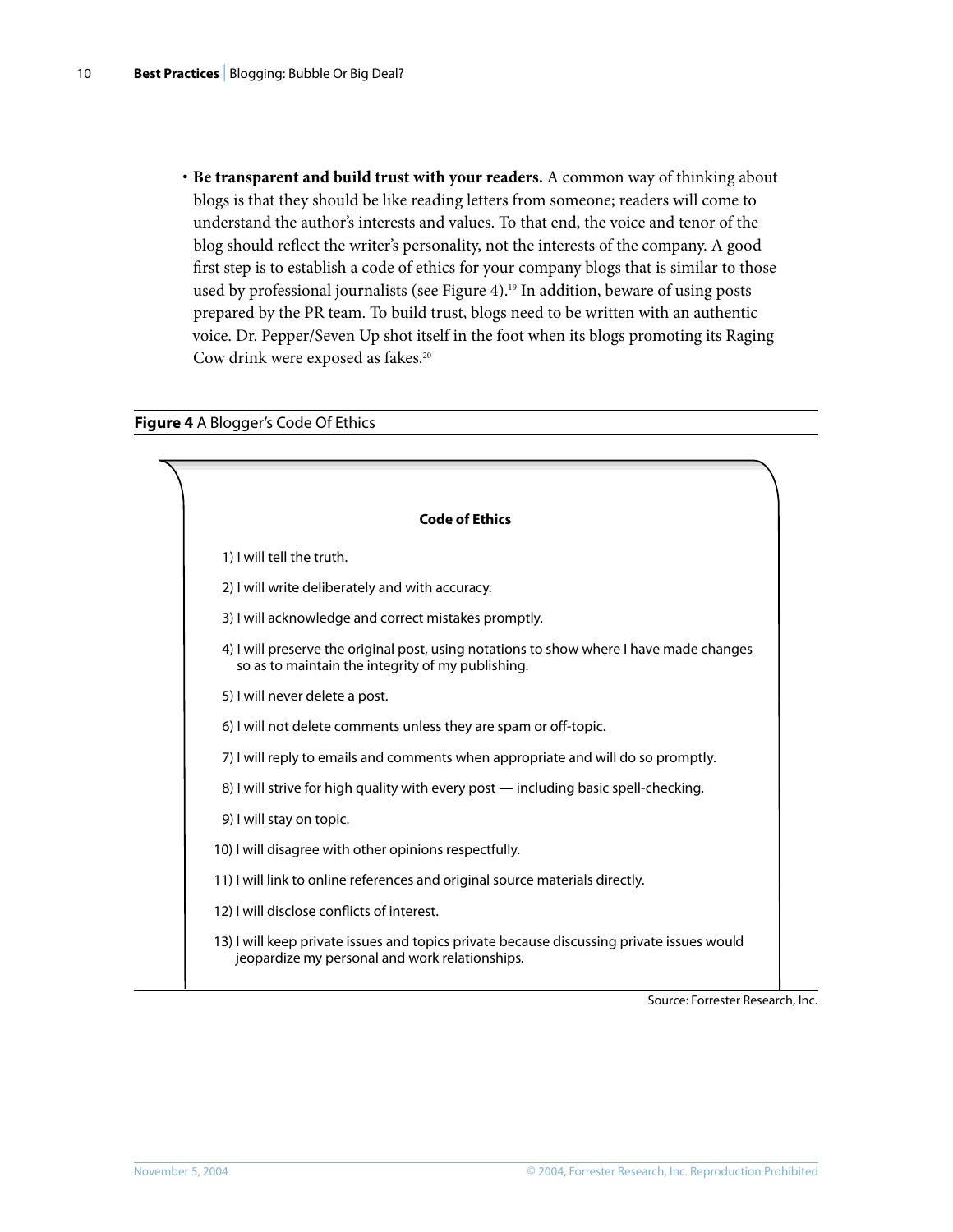- **· Encourage and respond to comments from visitors.** Many blogs give readers the ability to comment on a specific posting. Bloggers in turn frequently review the comments and write comments themselves, thus encouraging further engagement. One major concern about the use of comments, especially by publicly traded firms, stems from compliance with Sarbanes-Oxley rules. Rather than allowing comments, such blogs should only allow trackbacks that link directly to a post hosted by another blog.<sup>21</sup>
- **· Manage bad news quickly and truthfully.** When bad news hits and it eventually will — don't run for cover; link to the bad news and address it head on. You'll gain credibility and loyalty for dealing with the problem immediately. But be prepared: Have a plan that you can activate quickly to involve all interested parties, ranging from the CEO to corporate affairs.
- **· Syndicate and market the blog.** Many blogs use RSS to distribute content through news aggregators. Including the full text of the post in the feed is courteous to your users, but the company may have business reasons — such as driving advertising dollars or monitoring traffic levels  $-$  that require sending only an excerpt.<sup>22</sup> In addition, consider how you will market the blog. Where will it appear on your Web site, in email signatures, and in your marketing materials? For example, VH1's "Best Week Ever" promotes its blog routinely during its half-hour broadcast, asking viewers to visit the site and tell the producers (who really do write the posts) what they would like to see on the show.<sup>23</sup>
- **· Measure what matters.** Blog-specific metrics like traffic levels and unique users are essential, but companies should also track incoming links as a measure of the blog's influence. Tying the impact of blogs to concrete business goals can go a long way toward justifying the additional risk and exposure that blogs represent. Some examples include comparing blog-reading customers versus nonreaders in customer satisfaction surveys, monitoring the volume of transactions that originate from blog postings, and measuring the reduction of customer service inquiries. Finally, companies should take into account metrics like goodwill, loyalty, and brand equity, which although difficult to measure quantitatively, will be evidenced through anecdotes.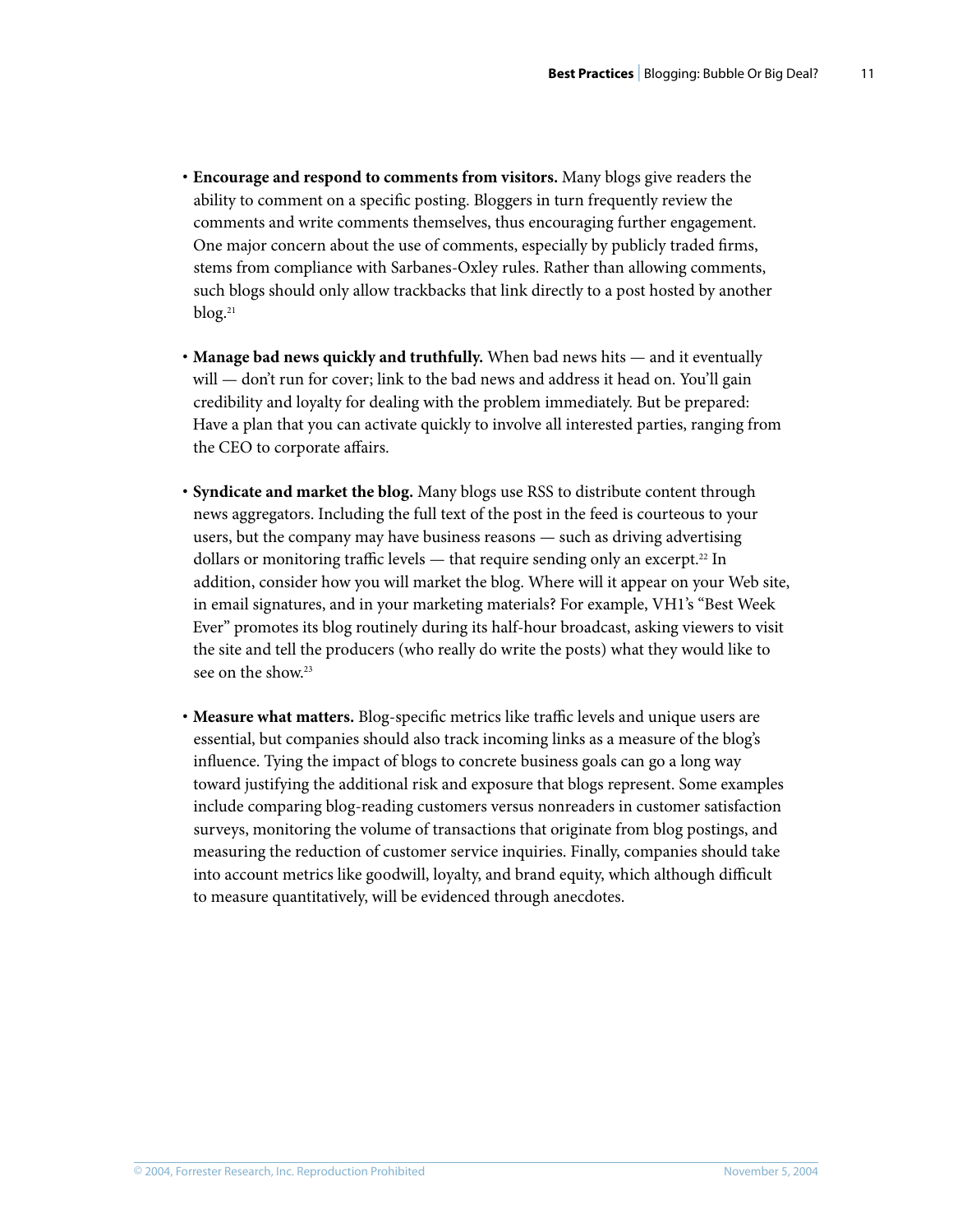#### R E C O M M E N D A T I O N S

#### **START SLOW BUT START NOW**

Can a company survive without blogging? Sure, in much the same way a company can make do without a Web site. You won't go out of business, but your competitors will have the advantage of a new tool to connect with your customers. Forrester advises companies to pay attention to blogs and when they feel they are ready to start, to take the following steps:

- **· Start small.** To get comfortable with this new medium, companies should start with an internal blog in a small workgroup. The same applies with external blogs — select a product team that's already communicating regularly with its customers to pilot your first efforts. One idea: Address frequently asked questions in a blog format. Functional areas like recruitment are also a good, noncontroversial place to start. For example, a recruiter at Microsoft maintains a blog where she discusses topics like what the company looks for when hiring an inbound product manager.<sup>24</sup>
- **· Establish guidelines on who can have an officially sanctioned company blog.**  The selection criteria for a corporate blogger range from general writing ability to proximity to real customer interactions. Start with just a few trusted individuals, and in addition to providing clear blogging guidelines, make clear why these "testers" were selected.
- **· Launch with a dozen already-published postings and post frequently.** When the blog becomes public, readers will want a bevy of rich content to peruse — the goal is to have them come back or, better yet, add the blog to their news aggregator. Follow this up with frequent posts to drive readership. Many blogging services allow you to author posts in advance and schedule them for future publication.

#### WHAT IT MEANS

#### **BLOGS WILL EVOLVE JUST AS WEB SITES HAVE**

The current blogging market in many ways resembles the mid '90s when corporate Web sites were just starting to appear. Standards were unclear, metrics didn't exist, and companies were concerned about what information they should put online. As more corporate blogs appear, the application and readership of blogs will change.

**· Blogs will become marketing vehicles.** Nike recently launched an "adverblog" in conjunction with Gawker Media, while Lee Dungarees' "90 Ft. Babe" blog chronicles the adventures of a clearly fictional giantess looking for a date. Advertising agencies like Starcom MediaVest will use these adverblogs in much the same way that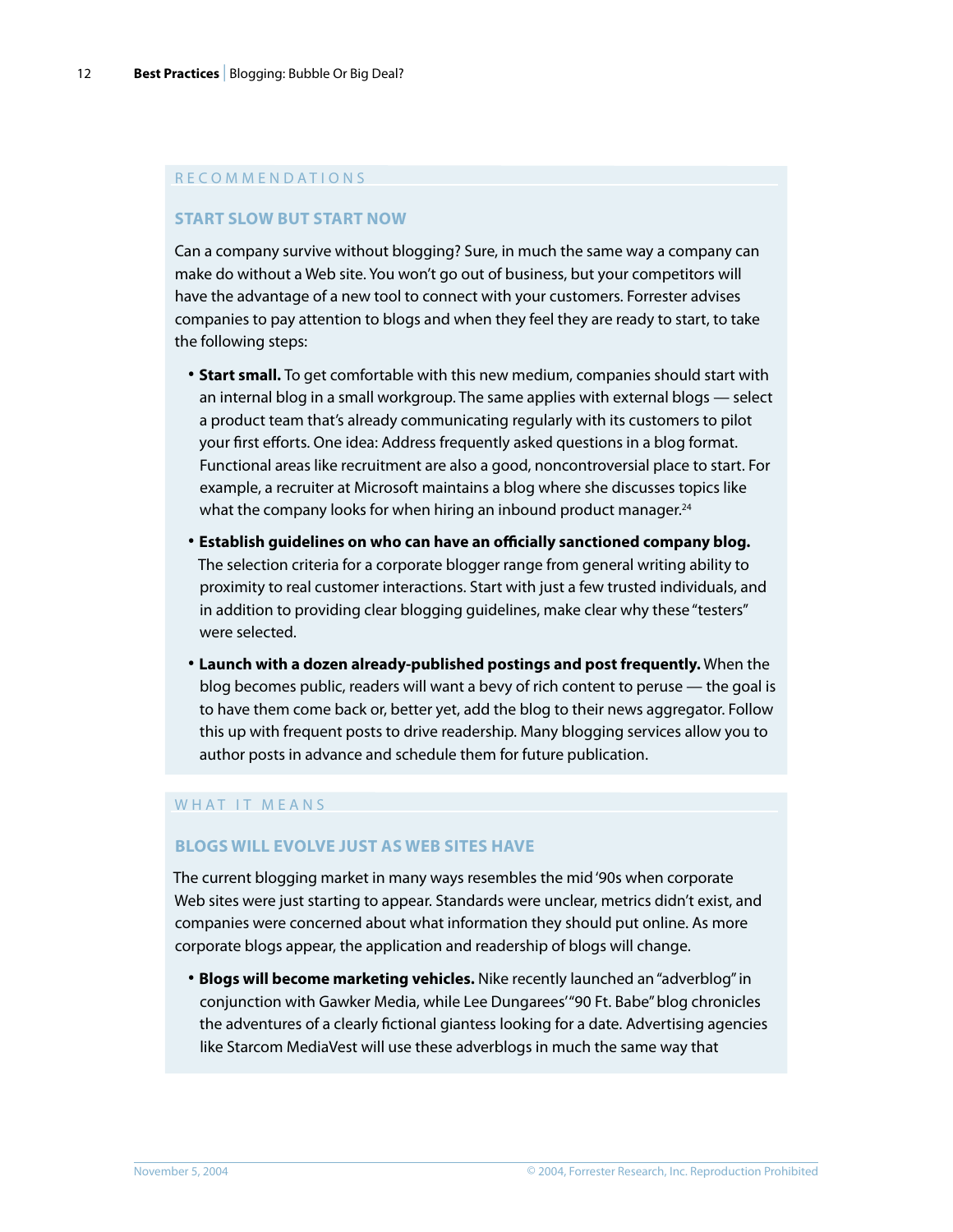they use microsites — drawing in a targeted audience but in a way such that the interaction is based on comments from the community, rather than Flash animations.

- **· Blog use will increase, thanks to RSS and My Yahoo!.** The beauty of RSS is that it makes it actually feasible to follow and read hundreds of blogs. Yahoo!'s integration of RSS feeds means that adding a blog to your My Yahoo! page can be as easy as clicking on a button.<sup>25</sup> Also, as users come across a posting in Yahoo! search results, they can also add the blog to their content pages with just a click.
- **· Blogs will build strong, efficient teams.** Forrester envisions a day when new employees on their first day will be handed a sheet of paper with their phone number, email address — and a URL for their blog. The company would give all of its employees a personal internal blog where they could provide project updates, trip reports, and market intelligence — anything that they think others should know about the work that they are doing. This information could then be tied into the company's VoIP phone system — for internal calls, the caller's photo, title, bio, and a link to his blog would appear on the computer screen. The blog content would give context and background for the call, making it unnecessary to send extra emails or to have extensive discussions about a project.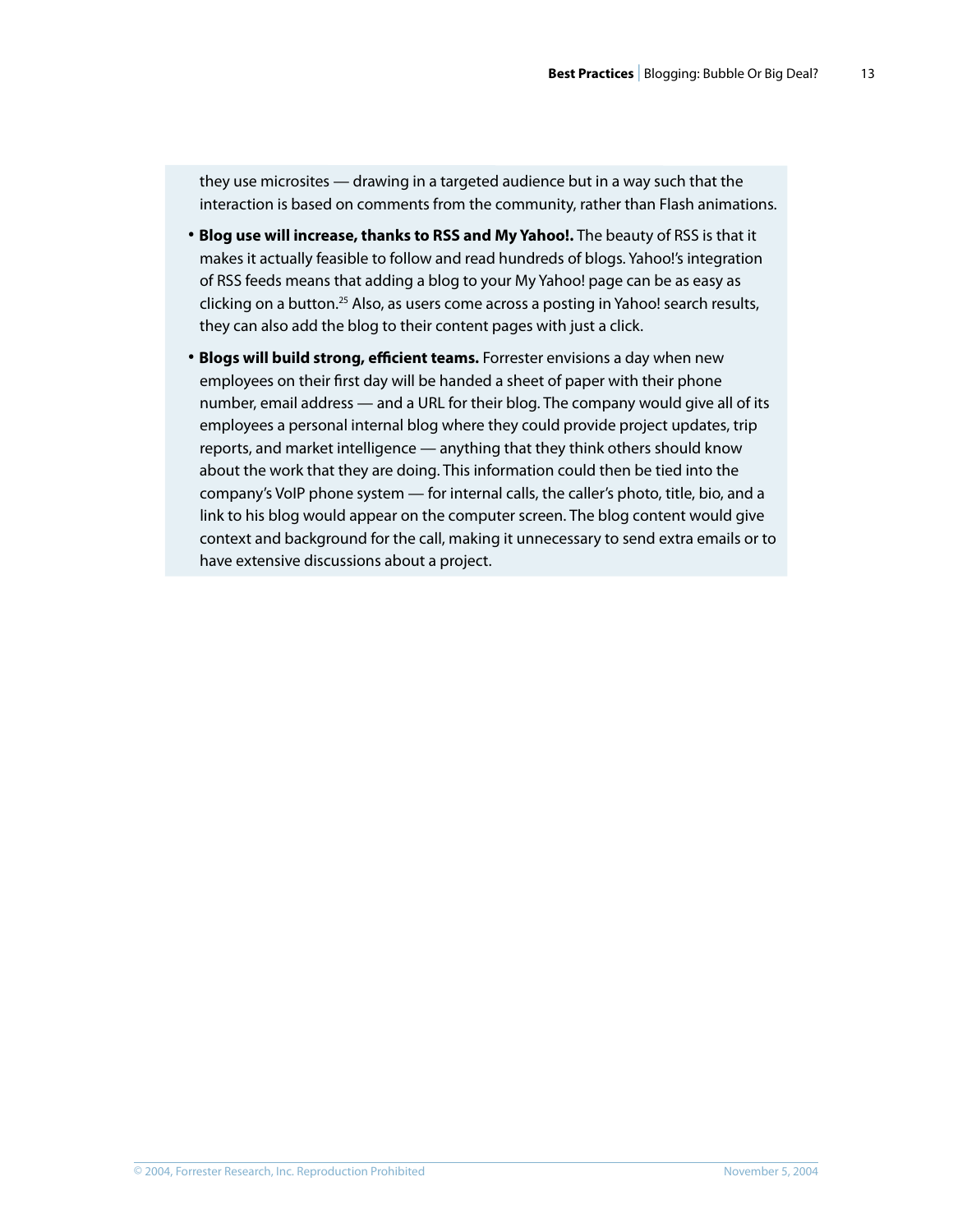#### **SUPPLEMENTAL MATERIAL**

#### **Online Resource**

More information and updates about corporate blogging can be found on Charlene Li's blog at http://forrester.typepad.com/charleneli.

#### **Companies Interviewed For This Document**

| Bloglines   | Pheedo     |
|-------------|------------|
| CooperKatz  | PubSub     |
| Disney      | Six Apart  |
| Feedster    | Socialtext |
| Intelliseek | Technorati |
| Jotspot     | Tickle     |
| Microsoft   | Yahoo!     |
| NewsGator   |            |

#### **ENDNOTES**

- <sup>1</sup> The Democratic and Republican political conventions gave press credentials to bloggers and sparked consumer and press interest in how blogs are being used. See the August 4, 2004, Quick Take "DNC Bloggers Missed An Opportunity."
- <sup>2</sup> Services like Flickr allow users to send photos from their camera phones and automatically load them into their blogs. The implication is that everything from celebrity sightings to accident reports can be quickly published online.
- 3 RSS, which stands for "really simple syndication" or "rich site summary," is an XML standard content owners use to distribute content. For example, Forrester has an RSS feed that showcases recently published research at http://www.forrester.com/find/browse/rss. Users can use a content aggregator, such as the one built into the new My Yahoo! Page, or software like NewsGator and FeedDemon to collect and read their feeds.
- 4 When Forrester first looked at blog use last year, only 2% of online consumers visited a blog site at least once a week, and 79% had never heard of a blog. See the August 20, 2003, Brief "Blogging: Not Even Close To Mainstream."
- 5 Richard Edelman, president and CEO of Edelman, a public relations firm, has a blog at www. edelman.com/speak\_up/blog/. Venture capitalist Stephen Jurvetson from Draper Fisher Jurvetson has a blog at http://jurvetson.blogspot.com/, but most recent postings also appear next to his biography on the firm's site at www.dfj.com/steve/. And Maytag has a product support blog for its personal beverage vending machine, SkyBox by Maytag, at www.ka-thunk.com. In addition to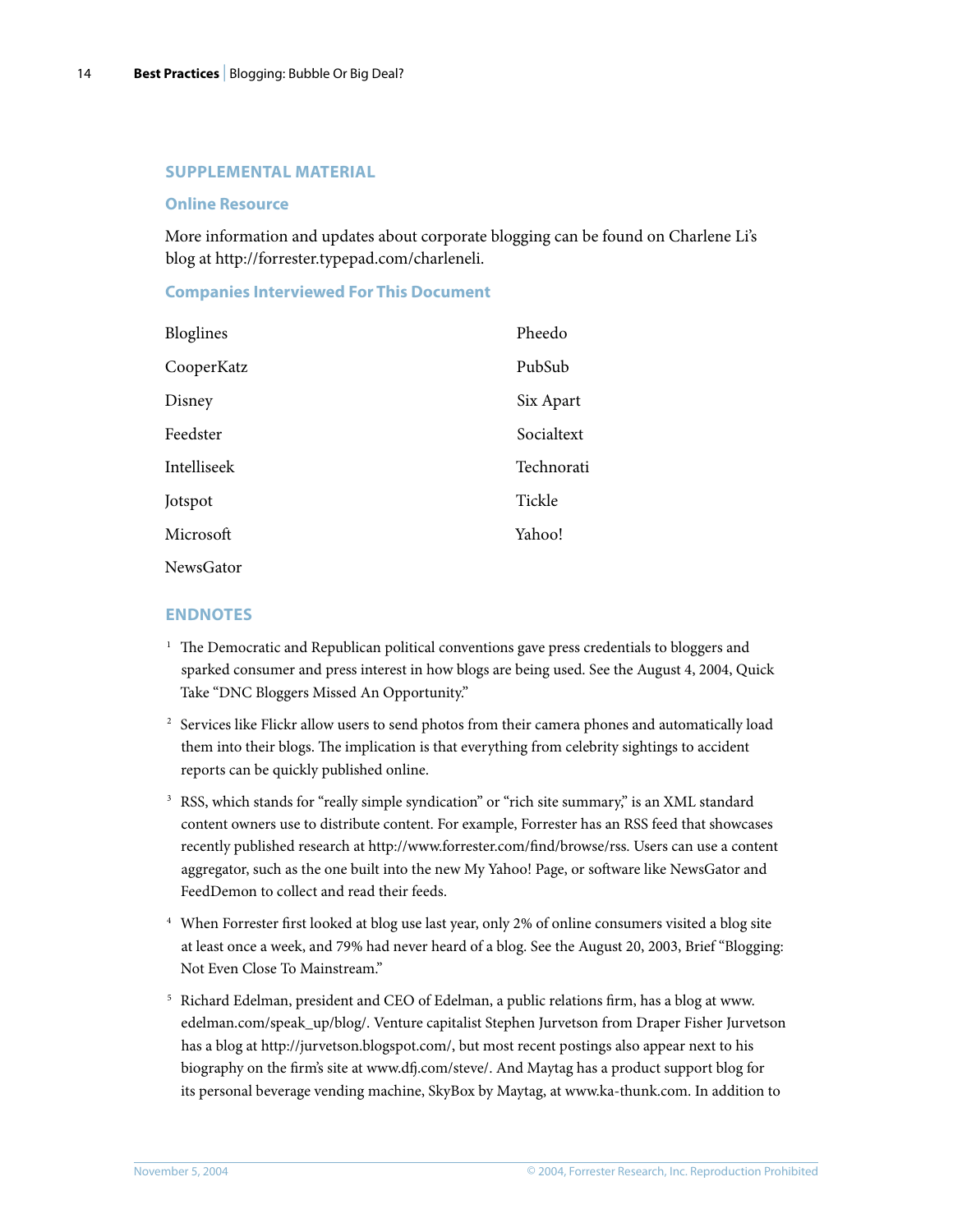providing sports-related content to "man cave" enthusiasts, a product manager dispenses advice and answers questions about the product.

- 6 In 2002, William Quick coined the term "blogosphere" to describe "the intellectual cyberspace we bloggers occupy." The original reference appears at www.iw3p.com/DailyPundit/2001\_12\_30\_ dailypundit\_archive.php#8315120**.**
- 7 For example, PubSub monitors top blogs and conducts an ongoing search for that particular term.
- 8 Although there are legal concerns about providing advice, in many cases comments can be made about problems where an answer already exists. For example, if someone asks about how a product is supposed to work in sub-zero temperatures, a representative can reply back with a link to two or three pages on the Web site that address the question.
- 9 Sun Microsystems' corporate blogging policy is available at www.tbray.org/ongoing/When/ 200x/2004/05/02/Policy.
- <sup>10</sup> Groove Network's blogging policy can be found at www.ozzie.net/blog/2002/08/24.html.
- $11$  A wiki (pronounced "weekee") is a Web page that allows any authorized user to change its content. Tickle uses Confluence, a product from Atlassian. Other enterprise wiki providers include Jotspot and Socialtext. One of the most famous public wikis is the Wikipedia, an online encyclopedia that anyone can change. You can find it at www.wikipedia.com.
- $12$  Consumers are connecting with each other on their own through email and instant messaging. Forrester calls these emerging consumer connections Emotive Networks, which are defined as interconnected groups of consumers engaged in communication and support. See the September 24, 2002, Forrester Report, "Emotive Networks Connect Consumers."
- $13$  No sane consumer wants to be "messaged to" what they want is engagement with companies on a personal level. If another company provides an engaging experience via its blog, it will garner a loyal relationship that will be difficult to displace. A seminal book on the idea that markets are conversations is the "The Cluetrain Manifesto," Perseus Books, 1999.
- 14 In *Business 2.0,* Jonathan Schwartz commented, "It (blogging) is an efficient way for me to have a focused, one-on-one conversation with thousands of people." Thomas Mucha, "Have Blog, Will Market," *Business 2.0*, September 30, 2004. See www.business2.com/b2/web/articles/0,17863,7034 79,00.html.
- <sup>15</sup> Microsoft's Channel 9 site is available at http://channel9.msdn.com.
- <sup>16</sup> An article on B2Bonline.com that explains the power of public blogs to market companies including Microsoft is available at www.btobonline.com/article.cms?articleId=22119. Sean Callahan, "Marketers Join The Blogging Dialogue," *BtoB*, October 11, 2004.
- <sup>17</sup> The Monster Blog is available at http://monster.typepad.com.
- <sup>18</sup> The Clip-n-Seal blog can be found at http://clip-n-seal.com/news/.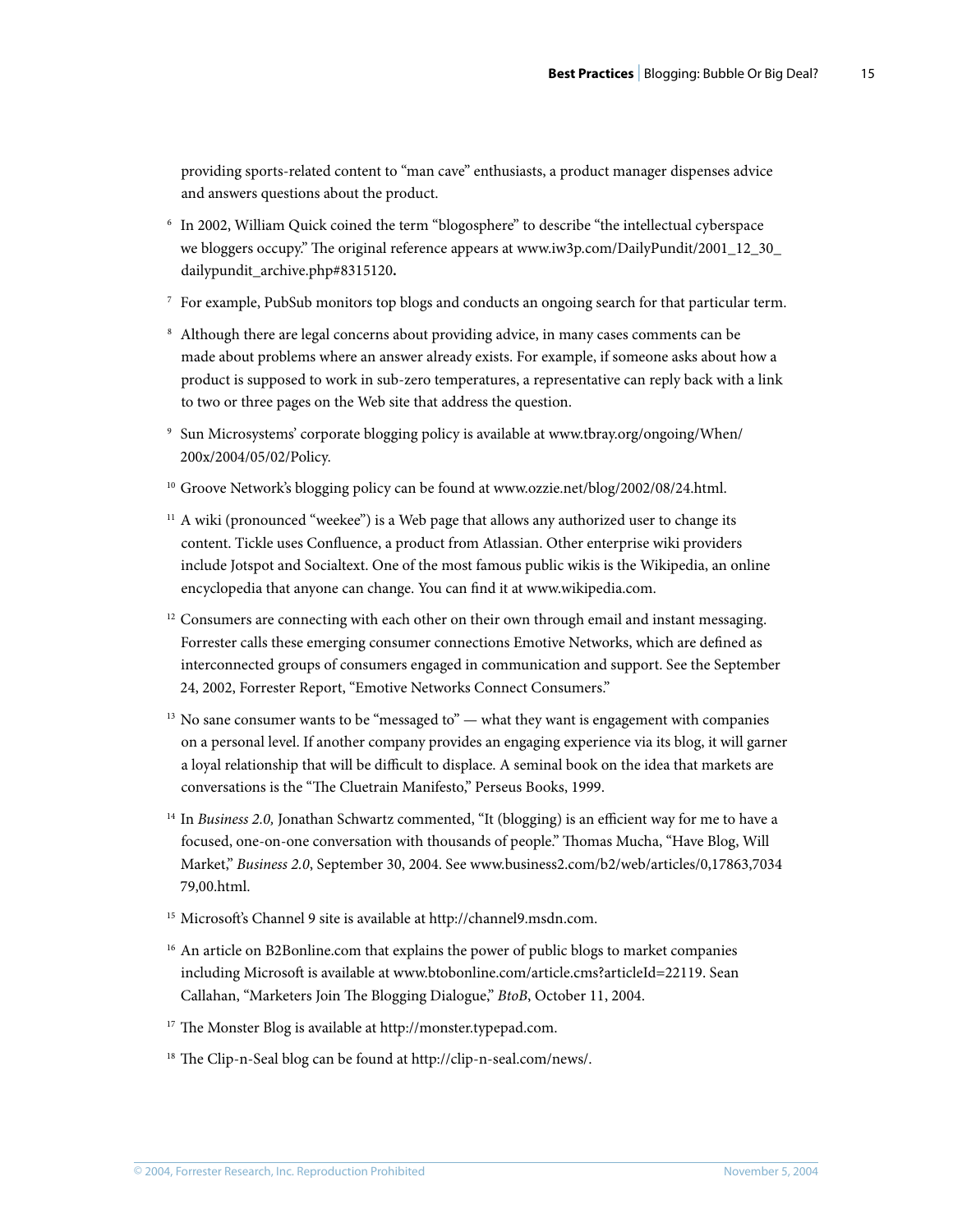- <sup>19</sup> John Hiller has an excellent piece on how blogging is and isn't similar to journalism at www. microcontentnews.com/articles/bloggingjournalism.htm. The code of ethics from the Society Of Professional Journalists is available at www.spj.org/ethics\_code.asp. And Robert Scoble — best known for having a personal blog independent of his employer, Microsoft — laid out a "corporate blogging manifesto" that included ideals like, "Tell the truth," and, "Never hide information." This manifesto is available at http://radio.weblogs.com/0001011/2003/02/26.html.
- <sup>20</sup> Dr. Pepper/Seven Up invited young bloggers to be briefed about Raging Cow, a new flavored milk product, and then blog about it. The problem: The bloggers were asked not to mention that they were briefed and were asked to write as if they were personally excited about the product.
- <sup>21</sup> Using trackbacks is increasing, as it requires commenters to write directly on their blogs what they think about the original post. The result: higher quality that stems from publishing responsibility.
- <sup>22</sup> When creating an RSS feed, bloggers have an option to send an excerpt or the entire post. It's usually more convenient to send the entire post, as the user can then read it completely without having to link to the Web site — and can also read it offline. But excerpts are used frequently by publishers like nytimes.com and wsj.com because they want to drive users back to their sites to view ads.
- <sup>23</sup> The "Best Week Ever" blog is available at http://bestweekever.vh1.com/.
- 24 Heather Leigh, a recruiter at Microsoft, maintains a blog at http://blogs.msdn.com/heatherleigh.
- <sup>25</sup> The new My Yahoo! page allows users to find and add any content that is syndicated through an RSS feed. Previously, only content that had a syndication agreement with Yahoo! could be added — now anyone who distributes through RSS can be seen on My Yahoo!. See the October 7, 2004, Quick Take "Yahoo! Unveils Personalized Search."